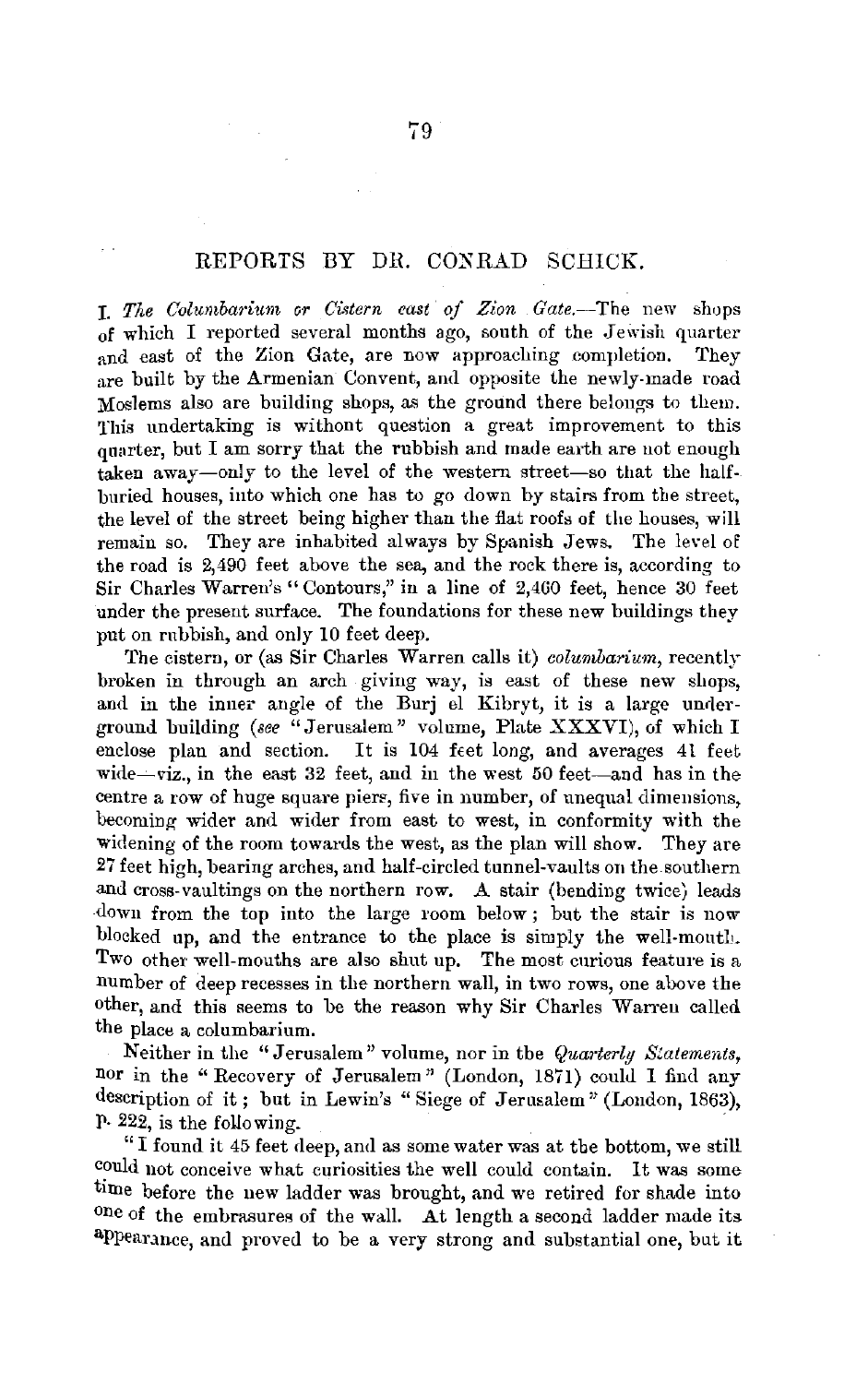was only 25 feet long. The two ladders, therefore, were spliced together and let down the well, and reached the bottom. A man was now sent down, and a plank let down after him. I was in hopes that the plank might have remained above, and the ladder be fastened to it; but noone of the men held the end of the ladJer **in** his hands and knelt upon it, and this was considered sufficient security. Mr. Barclay, who is quite **an**  adept at diving into wells, was tied by the rope and descended, and soon shouted his arrival in the nether regions. The rope was then fastened round myself-not, as I expected, just under the arms, but about my middle, so that in case of accident I should have swung like the Golden Fleece. I got upon the ladder and descended also. For about the first 15 feet it was an ordinary well shaft, just large enough for a person to pass without difficulty, but after that I found myself in the air in the midst of a spacious cavern. On coming to the bottom, the man who was there ready hauled me, like a bale of goods at the end of a crane, on one side, and landed me upon the plank, which had been placed across the water. We now explored the subterranean abyss, and found it to be an enormous eistern. It was supported by massive pillars about 12 feet square. The cistern. It was supported by massive pillars about  $12$  feet square. roof was arched, and both roof and sides were, or had been, covered with cement. The ground, where free from water, was a fine black mould, gapiug with great cracks. Here and there were recesses or cells on the side, and in one of them we found a skeleton. Some poor fellow had fallen or been thrown in, and had crept into this corner to die. At one end of the excavation was a gradual ascent, which had originally led to the light of day, but the earth had fallen in and choked it up. I observed here layers of Roman tiles, and, what I believe is not usual, the layers of tiles were equal in thickness to those of the stones ..... For what purpose was this ancient cistern made? Certainly for the mansion of some important personage, and in the time of the Herodian dynasty. This would appear also from the numerous tesseræ which we picked up on the surface above. I should imagine that the reservoir belonged to the house of the high priest Ananias, which, according to Josephus, stood on Mount Sion, and, so far as can be collected, on this part of it."

Some Jews told me that this place had been the school and synagogue of one of their celebrated heroes in learning. For such a purpose it was not lighted sufficiently, unless there were once windows in the walls and perhaps also in the roof—walled up when it was converted into a cistern. For a cistern it was originally not built, as the stair is too broad and wanted no recesses, so I think Sir Charles Warren is right in calling it a columbarium, and it seems to have been built with the idea to create further recesses in the spaces between the huge piers when the recesses were full, leaving a broad passage roundabout. That the place of the modern Burj el Kibryt was always an exposed and important one is shown by the aqueduct winding round it instead of going on straight; so any building here may date from remote times. During the last heavy rains the arches broke in, and there is now a deep sinking, so that no one is able to go down, except with much labour and care. For many years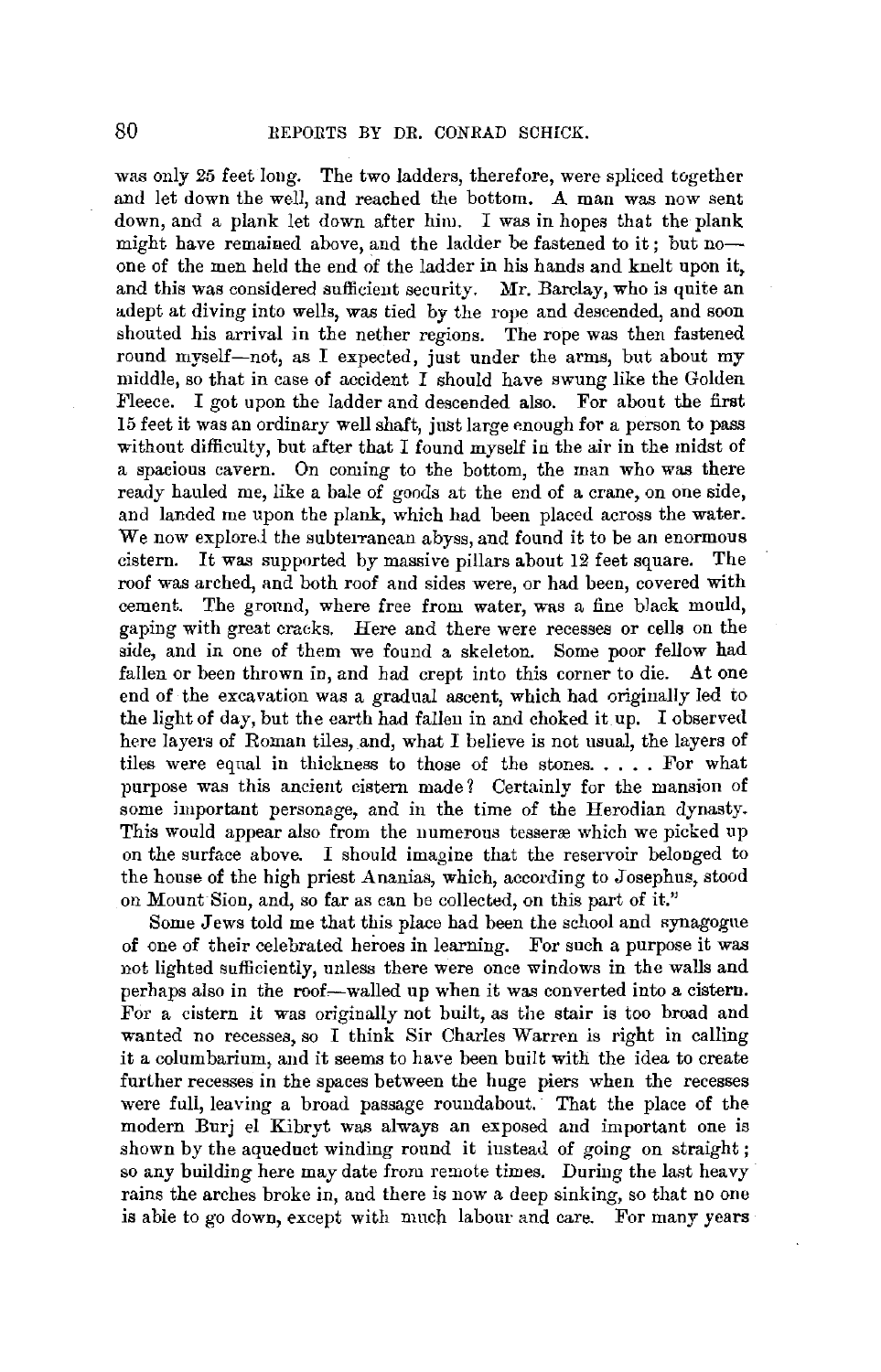all *débris* and earth, when removed, were cast there, so that the immense weight pressed the arching down-the more so, as already a few years ago (in 188B), when one of my friends went down he noticed an arch cracked west of the mouth.



PLIN AND SECTION OF AN OLD CISTERN.

II. *Another interesting Cistern.-About* 36 years ago the German Jewish community in Jerusalem bought a vacant piece of ground north-east of Burj el Kibryt, also along the city wall, with the intention to build houses there. In 1864-65, when the Ordnance Survey Plan of Jerusalem was made, already some new houses existed (marked 5 on general plan). A few years later, an old cistern was found, which I examined and measured at that time *(see* plan and section of this cistern made by me then). It is not so large as the former, but is also of great interest, having in its



GENERAL PLAN,

eastern wall similar recesses, but larger. My impression at once was that it was a piece of an ancient city wall, and that the recesses had at their eastern ends loopholes, as I show with dotted lines in the plan, and that a wide and high passage- now the main part of the cistern-ran along there. The stones are large and nicely cut-even those of the tunnel archings, as shown in the section. The many square openings in the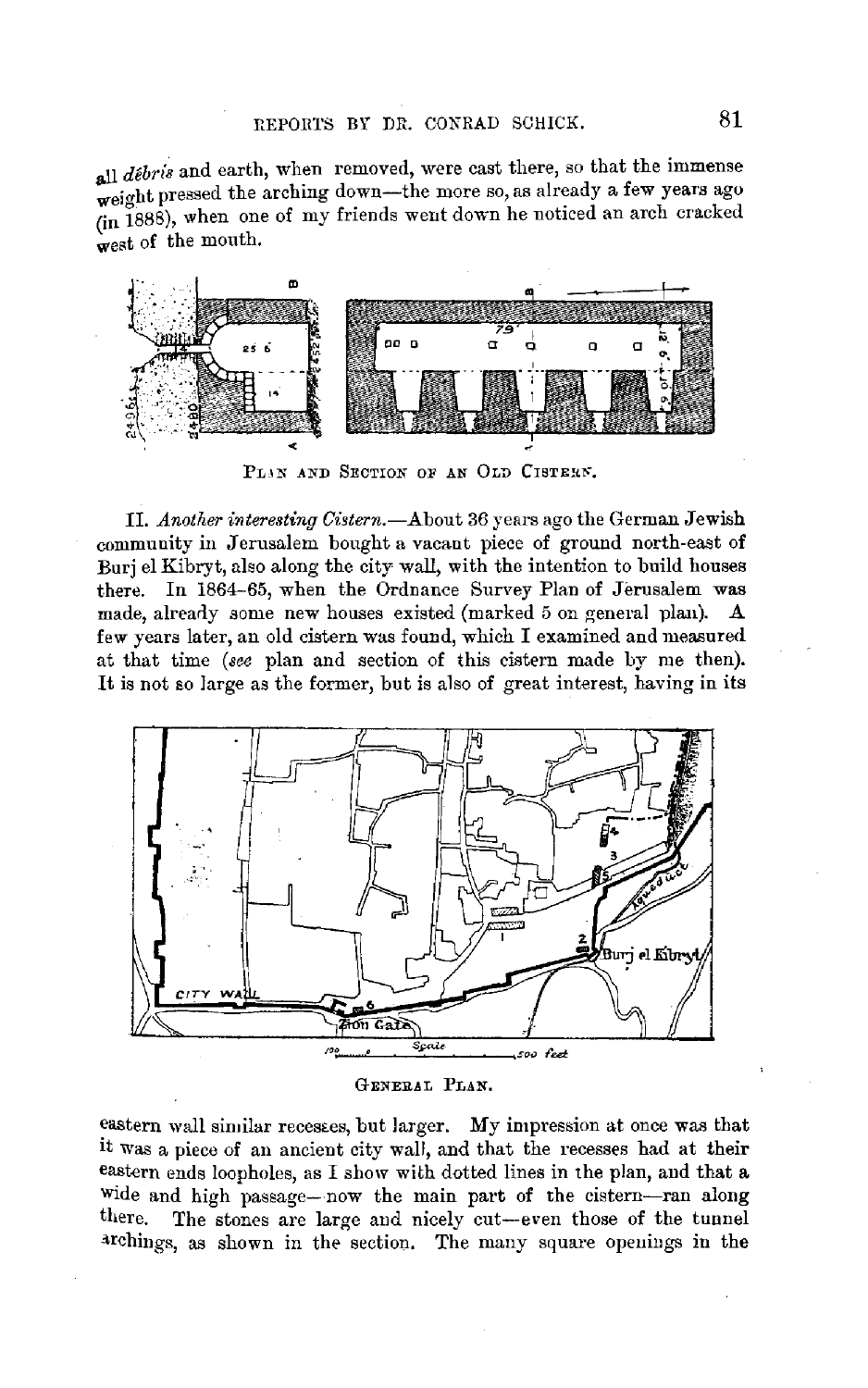roofing were at that time light-holes or sky windows. When it lost its value as a fortification it was converted into a cistern, and the prolongations of the passage were shut up, and also the sky windows except one, which was left for a mouth of the cistern. In this view I became confirmed on finding out and examining the following.

III. *Remains of an Ancient City Wall* (marked 4 on general plan).-When building was begun here they found old remains of large and nicely-hewn stones-a little chamber like one of the recesses in the cistern described above and the old building running exactly in a line with this cistern. They were obliged to destroy some parts of these old remains, which was a hard task, as they were very strong, and built them on the rest, without further foundations, whereas not many feet eastwards they had to dig down more than 40 feet.

Taking all this into consideration, one comes to the conclusion that we have in 2, 3, and 4 the line and the remains of a former city wall of the upper town towards the east, still on the height of the western brow of the Tyropœon Valley. It is most likely the continuation of the wall Dr. Bliss recently excavated from the Protestant burial-ground (plan, *Quarterly Statement,* 1895, p. 9; 1896, p. 109, and especially p. *208).*  From the point where the excavation was stopped the remains of the former wall will, by further excavations, be found west of the aqueduct running northward to the present city wall, or near to it,' and then eastward to Burj el Kibryt.

A short distance north of the cistern marked 4, the wall most likely turned towards the east for about 200 feet, and having there a similar tower like Burj el Kibryt, it turned northward, standing on the high and rocky ground of the western brow of the Tyropoeon Valley, as  $\overline{I}$  have shown on Plan A with dotted lines.

IV. About 40 years ago a new guard-house was built, a little east of Bab Neby Daud, inside the wall, which in course of time fell into decay. Recently it was restored, as the other guard-house, the so-called "Kalah," or fortress, standing at the place, where the new shops are built, had been removed.

**V.** Another Rock-cut Tomb.—In the Quarterly Statement, 1896, p. 306, are drawings and a description of a rock-cut tomb, found near the Tombs of the Kings, on which Colonel Conder makes some remarks in *Quarterly Statement,* 1897, p. 83, to which I wish to add one more, by submitting a plan and section of a similar rock-cut tomb found in 1870. It is also in north or north-west of Jerusalem, 1,830 feet distant from the Damascus Gate, on the south side of the Lifta road, and 90 feet east of the Neby Samwil road, and marked in Ordnance Survey Map as an "old cistern,"

<sup>1</sup> I think it ran to the southern wall of the large cistern, *No.* 1 on Plan B, as I have shown it with dotted lines there.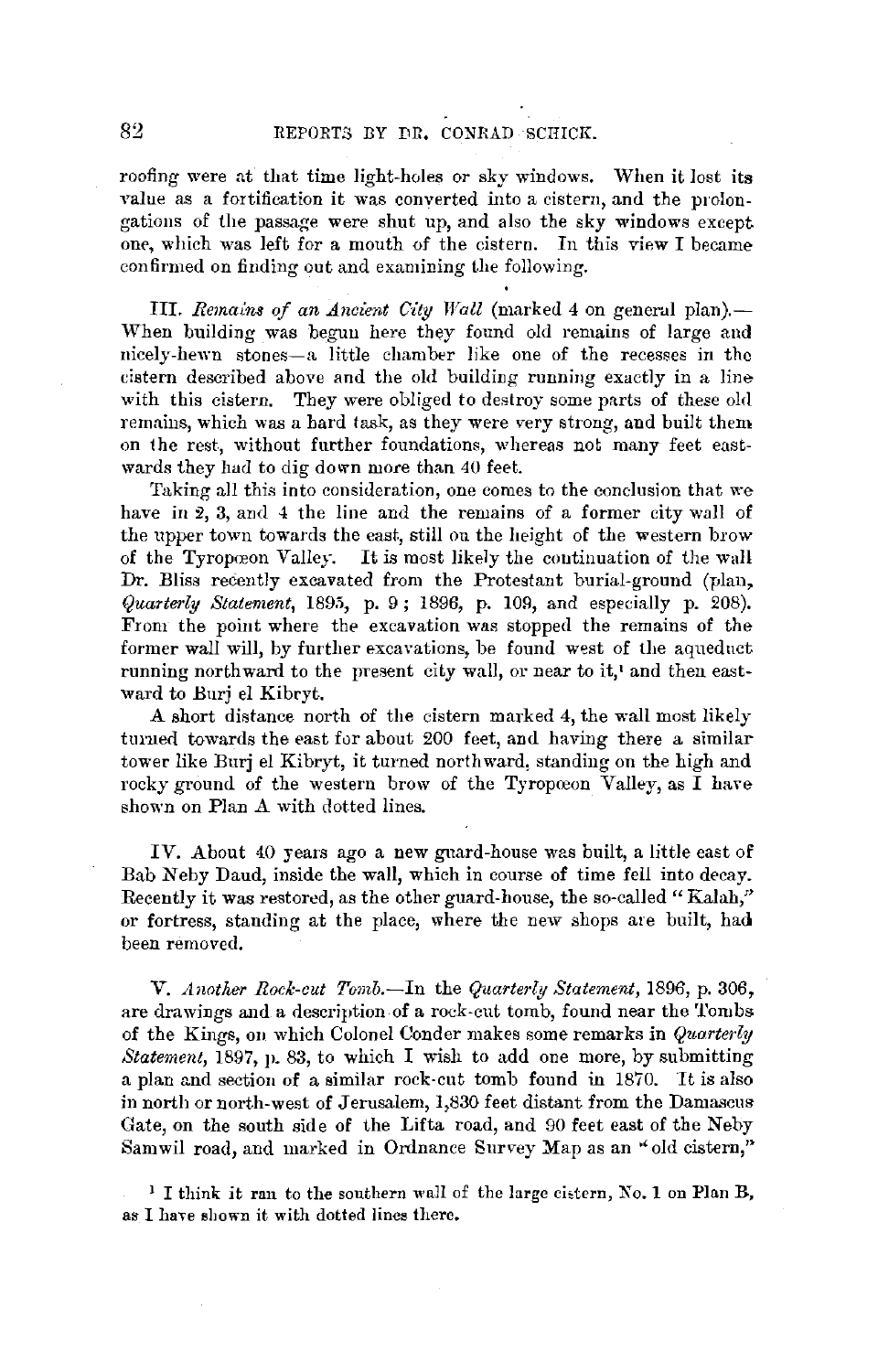## REPORTS BY DR. CONRAD SCHICK. 83

**and** this is repeated **in** the illustration plan, *Quarterly Statement,* 1895, p. 30, and the word "Tombs" erroneously put further in, at the place **of** an old cistern. It differs from the others spoken of, as it is arched over, with an opening like a well mouth at the west end, which gave the idea that it was a cistern. But when it was opened properly, a very steep stair, cut into the rock, was found leading down to an oblong rock-cut shaft, with right-angled corners, having four Christian tombs at its bottom, divided by a thin wall going along the centre and two



PLAN AND SECTIONS OF ROCK-CUT TOMB.

stone slabs *(see plan)*; the graves are of the usual depth and length, and covered with stone slabs. On the latter were found also bones, &c., showing that in later times corpses were brought there without separating the graves.

It was cleared out and a hole made in the roofing, the sides and bottom cemented, and so converted into a cistern, which has since remained in use.

VI. The Shekfee Sakhra (additions).-To my paper on this building, sent some time ago to the office,<sup> $\iota$ </sup> I wish to add the following :-In Mr. Guy le Strange's book, "Palestine under the Moslems," I find, on p. 167, that Nâsir-i-Khusrau writes, A.D.  $1047 :=$ 

" In the court of the Haram Area, but not on the platform, is a building resembling a small mosque. It lies towards the north side, .and is a walled enclosure *(hadMrah)* built of square stones, with walls over a man's height. It is called the Mihrab Dand (or the Oratory

<sup>1</sup> Quarterly Statement, 1897, p. 103.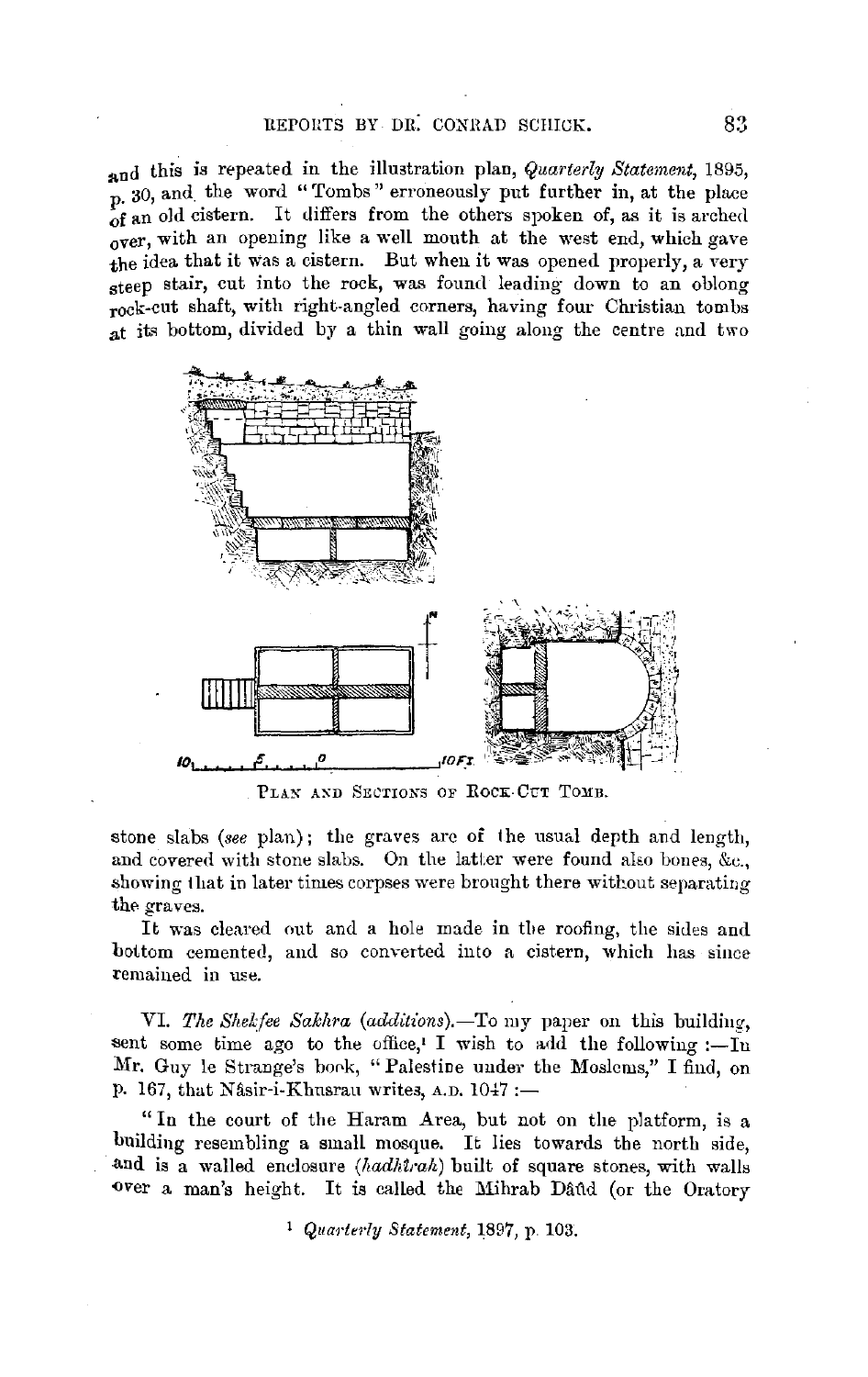of David). Near (perhaps better translated-in it) this enclosure is a *rock* standing up about as high as a man, and the summit of *it,* which is uneven, is rather smaller than would suffice for spreading thereon a (prayer) rug. This place, they say, was the throne of Solomon (Kursi Suleimân), and they relate that Solomon sat thereon while occupied with building the noble Sanctuary."

This refers apparently to the place in question, the Shekfi Sakhra, which had then no Mastabeh, but an enclosure, probably of the size and form of the present Mastabeh, and had two names-Kursi Suleimân  $(the rock)$  and Mihrab Daud (the building).

As Nasir speaks of an "enclosure," calling it also a "building" resembling a small mosque, the present Kub bet Shekfi Sakhra was at that time already standing. To a mosque belongs not only an enclosure but also a building ; and we can hardly imagine that the *rock* was unprotected under the open air. So I think the state of things *was as it is now*, only the flooring was lower, and with an enclosure round about. The flooring the flooring was lower, and with an enclosure round about. became higher when the Mastabeh was made, hence one bas to step down from it to the rock, inside the building.

On p. 169 it is said :-" This passage is copied by Mujir ad Din, who, however, adds that, according to the received tradition of the day, the place is known as the Kursi Sulaimân, is within the dome known as the Dome of Sulaimân, near the Bâb ed Duwaidariyyah." As the latter is identical with the present Bab el Atem, this proves my suggestion to be right. On the plan facing p. 172 it is marked as Kursl Isa, or the Throne of Jesus. So one sees that names were always changed after some time, and it is no wonder that it is now called "Shekti Sakhra." Further, on p. 169 we read:-" Nasir mentions two other domes as standing in the northern part of the Haram Area. The first of these, the Dome of Jacob  $(Kubbet\ Ya'k\hat{u}b)$ ," he says, "stood near the colonnade running along the wall from the present Bab Hittah-then called the gate to the cloisters of the Sufis-to the north-west angle of the Haram Area. . . . . The other dome stood apparently in the north-east angle of the Haram Area..... It was called the Oratory of Zachariah." Mr. Guy le Strange thinks that of the latter nothing is left, but I think the Mastabeh (or prayer place named on the Ordnance Survey Map south of the barracks) is the remains, and the kubbeh has gone. So we see there were three kubbets in one straight line, and at nearly equal distances apart one from the other, as we have it even to-day: (1) Just south of Bâb el Atem and the fountain, Kubbet *Jacob*; (2) Kubbet David Sulaimân or Kursî Sulaimân, or  $\hat{I}$ sâ, the present Shekfi Sakhra; and (3) Kubbet Zakariyyâ, the present prayer place.

VII. *The Book: "Palestine Under the Moslems."-On* reading this work I found that several things (especially those of Jerusalem) could in various places be more satisfactorily explained. For instance, p. 122, it is said that the total number of the present pillars supporting the dome of the rock is 28, wliereas "Ibn al Fakih says there were 30 in his